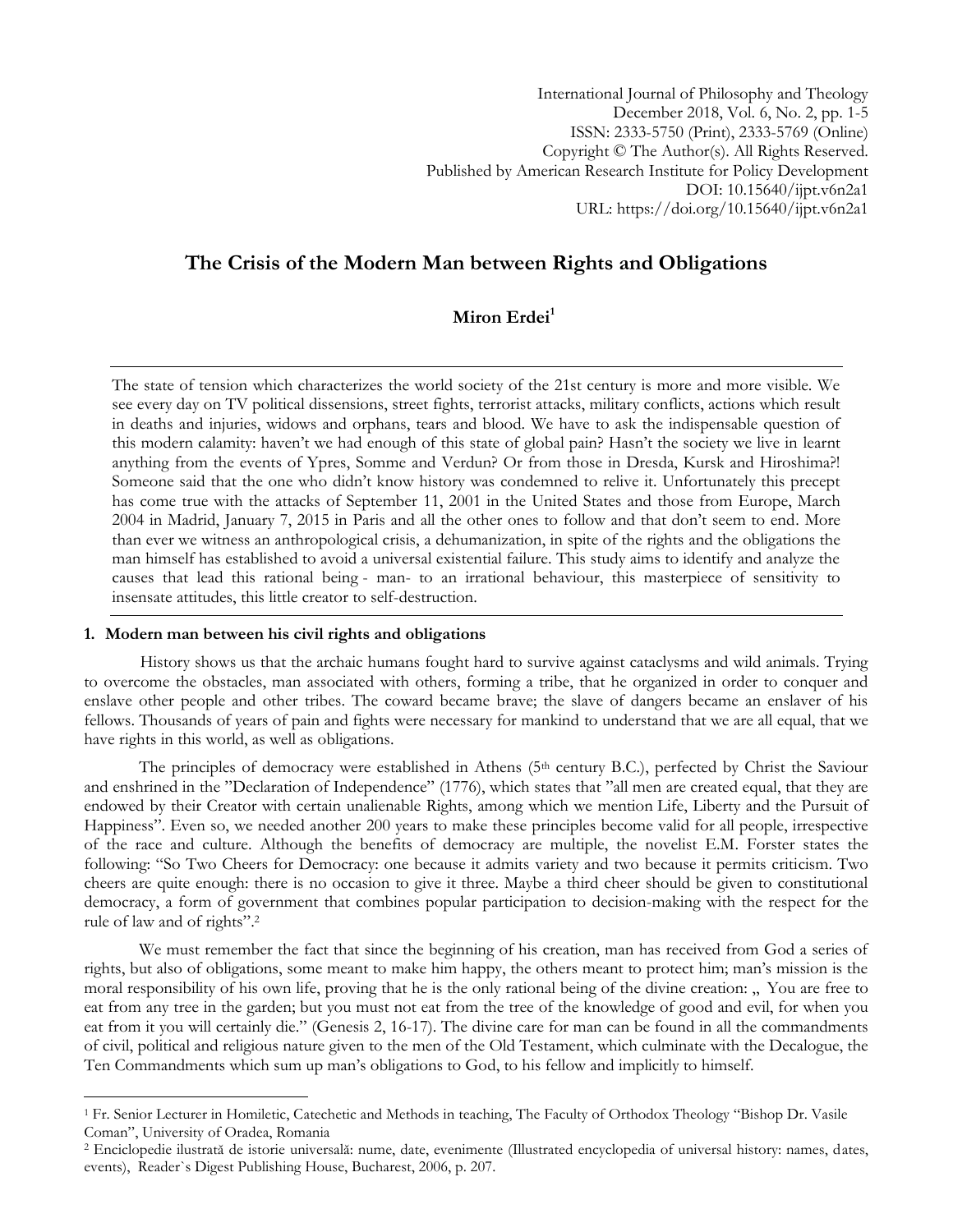The condition to man's happiness was the observation of God's commandments:" If you are willing and obedient, you will eat the good things of the land" (Isaiah, 1, 19). Despite all these, man disregarded God's commandments, giving rise to moments of deep moral, social and economic crisis. Christ's arrival in the world was crucial for man's physical and spiritual salvation from death. His fundamental precept "Do to others as you would have them do to you" (Luke 6, 31), also called the "golden rule" balanced the relations between all the categories of the society and underpinned the whole moral axiology of humankind, being unanimously accepted by all the major religions of the world: Jews, Christians and Muslims. This is the reason why the philosopher Petre Țuțea underlined the importance of Christianity for the progress of mankind; in his opinion, nothing can replace Christianity "not even the whole pre-Christian ancient culture. I think that the apogee of Europe was not in Athens, but in the Middle Ages, when God walked from door to door".<sup>3</sup> Man's transformation and moral perfection are achievable only through faith, through Jesus Christ: "The French Revolution was not a revolution; the Russian revolution was not a revolution either. There is no such thing as revolutions, only insurrectional techniques in the fight for power" (Curzio Malaparte). If we speak about a "restructuring" of man, this has happened only once in time, when Christ arrived.<sup>4</sup>

Despite these valuable spiritual legacy and the countless civil rights that the modern man has gained, the human society is facing a severe existential crisis and it is desperately seeking its resolution. After more than three centuries during which the modern principles based exclusively on reason have been applied, when the human society has experienced two world wars, the red plague of Communism, man-made natural disasters (Cernobîl, 1986), followed by the ecological disasters caused by pollution, culminating nowadays with financial collapses and social crises, the recourse to religion and to its moral principles is the only chance of recovery for the contemporary society: "The necessity of dialogic relation, thus overcoming the trenches practice and mindset between society and religion, generally speaking, is verified precisely in those domains that lie at the crossroads of secular and religious values".<sup>5</sup> The solution of the recovery of the society by means of Christian values was recommended by Pope John Paul II, who underlined that "The old continent needs Jesus Christ in order to avoid losing its soul and wasting those things that elevated it in the past and that continue to raise admiration among the peoples." In other words, the historical reality is an irrefutable evidence that we, men, as well as peoples, live in peace and prosperity, without moments of crisis and we have the chance of freedom only when we are the "slaves" of laws, that is, when we take advantage of our rights up to the limit allowed by our fellow's rights.

#### **2. Modern man between his political rights and obligations**

After the introduction of the democratic government, in the 18th century, the Americans used to deny the voting rights of women and slaves. Similarly, the French used to grant this right only to men. Only in 1893, the New Zeeland granted voting rights to women. In 1918, women obtain the right to vote in the United States as well; in 1928, Great Britain, grants this right only to women over the age of 21. In France, women obtain this right in 1945, in Romania in 1948 and in Switzerland, women have taken part in the elections only since 1971.<sup>6</sup>

One of the major assets of the modern man is the right to vote in order to choose a series of policy makers, that will have an imminent impact on the whole spectrum of his life as a citizen. This implies a great political responsibility on both parts. Unfortunately, the reality is often worrying: the citizen, whose voting right has been enshrined in the blood of his predecessors, shows a gross indolence to the moral and political integrity of the one that he elects, as well as to his electoral program. Either he elects unknowingly – uninformed and uninvolved – or he elects in a subjective manner, driven by his immediate interests, not by the long-term public interest.

As for the elected people, things can get even more serious: the temptation to obtain a political mandate with considerable financial benefits determines many candidates to practice an exacerbated demagoguism; it also leads to the involvement in the political life of certain incompetent people, lacking a robust political preparation and having a questionable personal life.

 $\overline{a}$ 

<sup>3</sup> 322 de vorbe memorabile ale lui Petre Țuțea (322 memorable words of Petre Țuțea), Humanitas Publishing House, Bucharest, 1997, p. 34.

<sup>4</sup> Ibidem, p. 92-93.

<sup>5</sup> Radu Preda, Revenirea lui Dumnezeu. Studii social-teologice (God's Return. Social-theological studies) Eikon Publishing House, Cluj-Napoca, 2010, p. 15.

<sup>6</sup> Enciclopedie ilustrată de istorie universală: nume, date, evenimente (Illustrated encyclopedia of universal history: names, dates, events), Reader`s Digest Publishing House, Bucharest, 2006, p. 207.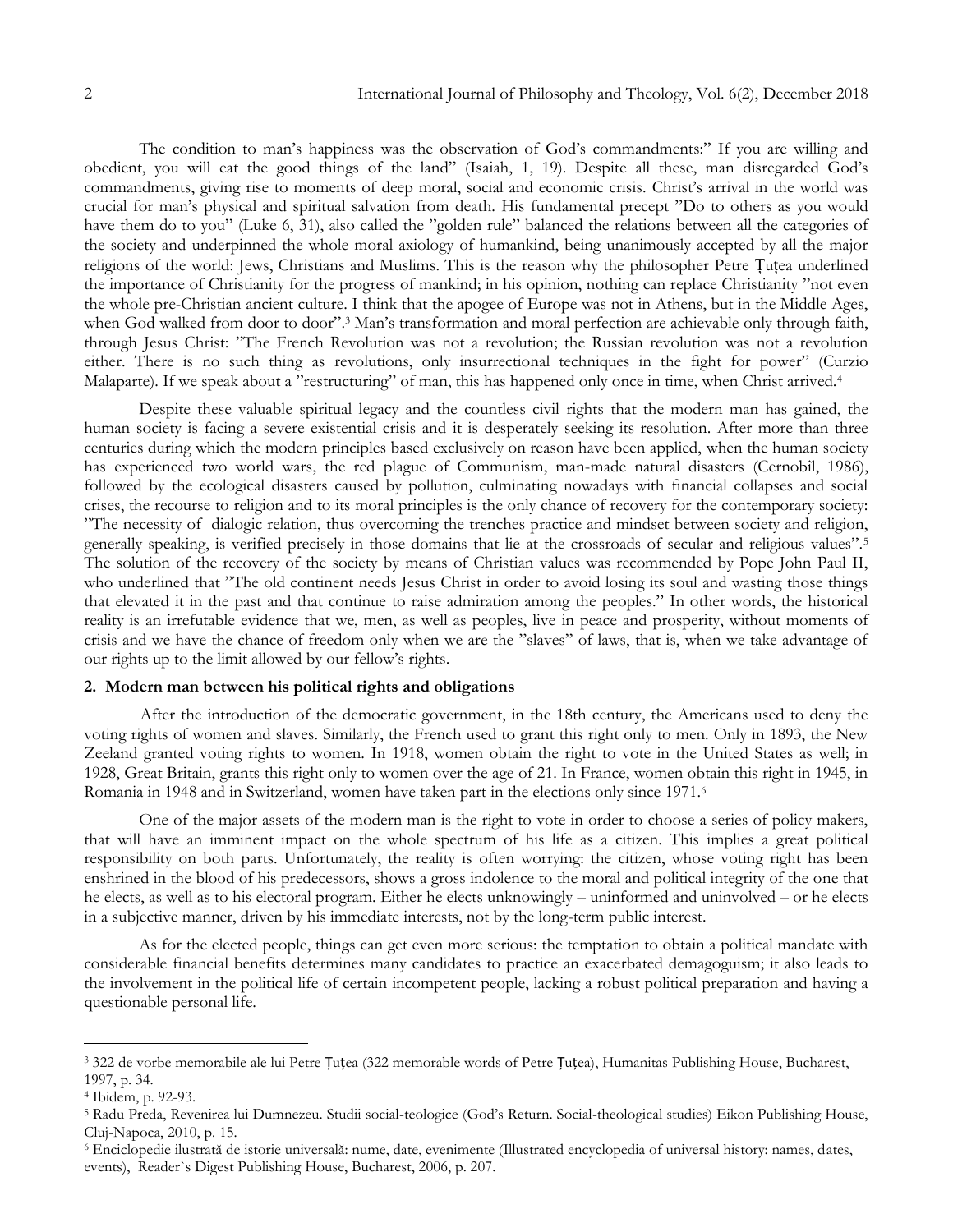#### Miron Erdei 3

 $\overline{a}$ 

This situation can be seen on a sporadic basis in the western countries, but it is very frequent in the former Communist countries, as well. "Not knowing whether they come from a historical and doctrinal perspective, he sees the future only in personal terms. He doesn't have the political sense to make history. He doesn't understand what is at stake and he is astonished by the chaos created by his political act. There are always other people who are responsible for this failure... What is reprehensible is not the childhood of democracy, but the childlike behaviour of the democrats who believe they are mature".<sup>7</sup>

In order to avoid such compromising situations, a thorough prior informing of the voter is necessary; with regard to the political candidate, the legalisation of the political responsibility for all his uncontrolled decisions, having serious consequences upon the society is crucial. A relevant example is the strange political evolution of Hitler who, although a stranger (born in Austria), having no political experience, money or political relations, managed to get at the head of one of the most important powers of the world and caused the greatest war ever witnessed by humankind. Which were the causes that led to the horrifying world genocide? The first cause lies in the economic crisis, followed by the political one that affected Germany between 1919-1933; the second cause was the vote of confidence received by Hitler from the German people and the third cause was his oratory charisma, never met before, about which we can state the following: "Judging by his capacity to move the masses, Hitler may have been the most effective orator in the history of mankind".<sup>8</sup> In fact, he kept the promise he made to the German people before being elected Chancellor: "Give me 10 years and you will not recognize Germany again!".

These sad examples confirm the idea that during the periods of political crises and social instability, the scums of the society assert themselves, people who, under normal circumstances, are left in political impotence and in social anonymity. It would be inappropriate not to mention the fourth cause that generates social crises and contributes to the radical changes in the history of mankind: human meanness, often shown by the lack of compassion for the oppressed. Some of the problems that our society faces increasingly are injustice and poverty. Since time immemorial, they formed the background of dissatisfaction, followed by uprisings and wars. In this regard, here are three examples which should function as a perpetual reminder for posterity:

a. On the 14th of July 1789, in the morning, the Bastille prison was frantically attacked by around 1000 people, dissatisfied with the fiscal conditions imposed by the government in the context of the economic crisis. This was added to the famine experienced by the French people as a result of poor harvest and harsh winter of the previous year. Whole neighbourhoods of Paris took part in the revolution, rejecting the attacks of the royalist troops. Helpless and passive in front of the crisis that had reached its peak, king Louis XVI noted in his personal diary "Rien" (nothing), which was a "disgusted reference to the fact that the uprising had prevented him from hunting, leaving his bag empty"<sup>9</sup>. In the afternoon of that day, the guns and cannons were silent, allowing the bells of Paris to announce the great victory: the rebelling people had inaugurated a new era and had written the first day of freedom in the history of France.

b.Unhappy with the miserable conditions in which they were living in Russia in 1905, 200 000 men, women and children headed toward the palace of the Tzar Nicholas II, carrying religious flags and the portrait of the Tzar, wearing festive clothes and singing religious songs; they "trusted the Tzar, their « Father » and believed him able to solve the injustices".<sup>10</sup> Unfortunately, their peaceful manifestation turned into a massacre with over 500 victims and thousands of injured fallen under the unmerciful swords of the riding Cossacks and under the rhythmical rounds of cannon of the infantry. Starting with that moment, Russia has never been the same again. The Tzar did not show compassion towards his own people, and the people lost confidence in him. This was the beginning of the Bolshevik revolution in Russia.

<sup>7</sup> Michael H. Hart, 100 de personalități din toate timpurile care au influențat evoluția omenirii (100 personalities of all times who influenced the evolution of mankind), Lider Publishing House, Bucharest, 1992, p. 338.

<sup>8</sup> Când unde & cum s-a întâmplat (When, where & how did it happen?), Reader`s Digest Publishing House, Bucharest, 2005, p. 198.

<sup>9</sup> Când unde & cum s-a întâmplat (When, where & how did it happen?), Reader`s Digest Publishing House, Bucharest, 2005, p. 198.

<sup>10</sup> Când unde & cum s-a întâmplat (When, where & how did it happen?), Reader`s Digest Publishing House, Bucharest, 2005, p. 294.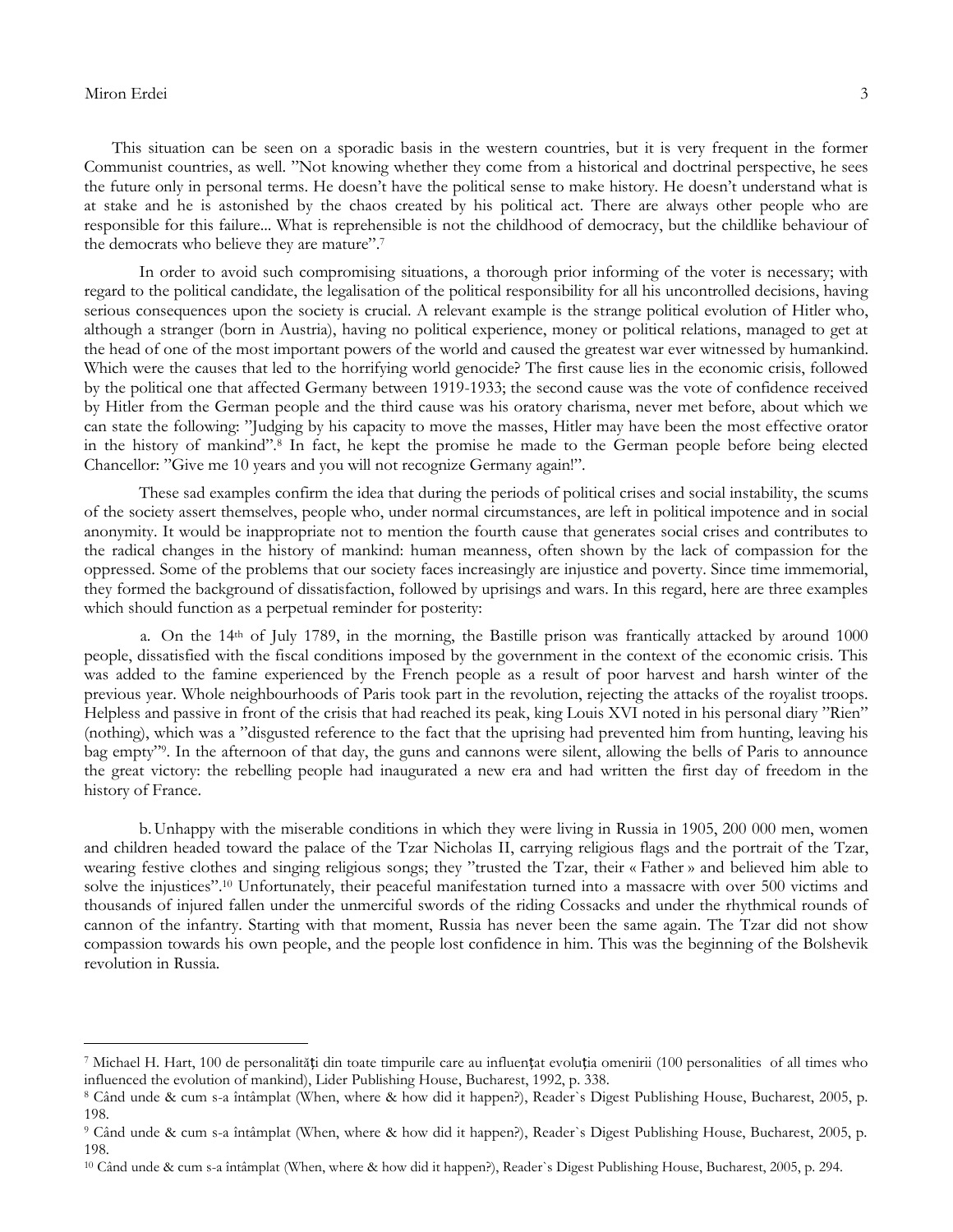c. After tens of years of deprivations, of injustices, of Security-Communist persecutions, the Romanian people faced the difficult years when the apartments were cold, electricity was cut off, water did not run on the tap, all these culminating with the restriction of basic foodstuffs.<sup>11</sup> The latter drove the people in the street in 1989, asking for "Freedom! Freedom!", shouting "We are the people" and "Down with Communism!".<sup>12</sup> Ceaușescu had lost the confidence of the Romanians, while the Romanian people had lost the last gleam of hope in a better future. This was the beginning of the fall of communism in Romania.

These three major events that changed the history of mankind drive us to the conclusion that any political system can create moments of crisis, by means of abuse, injustice and the lack of compassion for the needy; the Romanian saying "The satiated don't believe the hungry" is valid on all Earth's meridians. I am wondering today: how many of our fellows must still suffer because of our indifference? How many children must still die of starvation in the poor countries while we bear with indifference, the pitiless cyclical nature of the economic and political crises, out of which we don't seem to have learnt anything?

### **3. Modern man between his religious rights and obligations**

The Spanish conquistadors were horrified when they saw the piles of skulls of people sacrificed during the bloody rituals of the Aztecs. Today we are horrified when we hear about the way the conquistadors mercilessly massacred the Aztecs, although these people received Cortez as a saving god.<sup>13</sup> What will the future generations say about us? About us, who should take pride in the 3 500 years of Mosaic culture; 2 000 years of Christian morality and 1 400 years of Muslim strictness? Then, S. Mehedinți's statement will be true, more than ever: "A people's value, just like any man's equals the amount of his comprehension of the Gospel".<sup>14</sup>

Unfortunately, we witness a series of events having a religious nature that are gaining a worrying momentum obliging us to identify the causes that have led to these dissensions. Especially since the religions must not be set in an ideological antagonism, as they have the same initial starting point and the same final meeting point: God. Then which is the source of these unjustified asperities between the three major religions which aim for the same eternal purpose?! The cause lies in the mistaken perception of religion, by its association with the civilisation formed behind the religion. What kind of civilisation can we meet in Europe nowadays? A civilisation which craved for freedom and paid for it the high price of blood – as the three mentioned revolutions showed us. Once obtained, freedom was driven away from the religious moral and canons and turned into libertinism**,** whose fruits were soon visible: poverty, sex marriage, racism, sexual slavery, immigration, persecution, abortion, divorce, orphans, paedophilia, pornography,<sup>15</sup> the freedom to write anything about anyone, without assuming any responsibility in this regard.

Is this the world that God asks us to create here on Earth? Will this way of living allow us to gain the Kingdom of Heaven promised by Jesus Christ? Just as well, the Muslim civilisation has witnessed a new religious orientation, by the biased interpretation of certain texts of the Islamic teaching, which resulted in a new way of living, different from the traditional Islam, whose characteristic is the religious fundamentalism.

One concrete and current example in this regard is the Charlie Hebdo case in Paris. Until this event, in which several people died or were injured and whose only fault was that they were in the wrong place at the wrong time (and any of us could have been there), nobody could imagine the drastic consequences of the unlimited freedom of press, which has no connexion to the human rights, or the pain caused by the religious fundamentalism, which has no connexion to the sacred texts of the Torah or of the Holy Scriptures or of the Coran, but rather to the macabre art of killing. All the religions promote life and its valences: the right to life and the protection of life. This is the reason why nobody has the right to take another life and no murder can be religiously motivated.

 $\overline{a}$ 

<sup>11</sup> Grigore Cartianu, Sfârșitul ceaușeștilor. Să mori împușcat ca un animal sălbatic (The End of the Ceaușescus, To die shot like a wild animal) Editura Adevărul Holding, București, 2010, p. 225.

<sup>12</sup> Idem, Crimele revoluției. Sângeroasa diversiune a KGB – iștilor din FSN (The Crimes of the Revolution. The Bloody Diversion of the KGB of the NSF), Adevărul Holding Publishing House, Bucharest, 2010, p. 84.

<sup>13</sup> Alfred Bertholet, Dicționarul religiilor (Dictionary of Religios), "Alexandru Ioan Cuza" University Publishing House, Iași, 1995, p. 376.

<sup>14</sup> Simion Mehedinți, Creștinismul românesc (Romanian Christianity), Anastasia Foundation, Bucharest, 1995, p. 23.

<sup>15</sup> See details in David Platt, Împotriva culturii. O chemare plină de compasiune să ne împotrivim culturii…(Against Culture. A Compassionate Call to Fight against Culture) Imago Dei Publishing House, Oradea, 2016, 269 p.